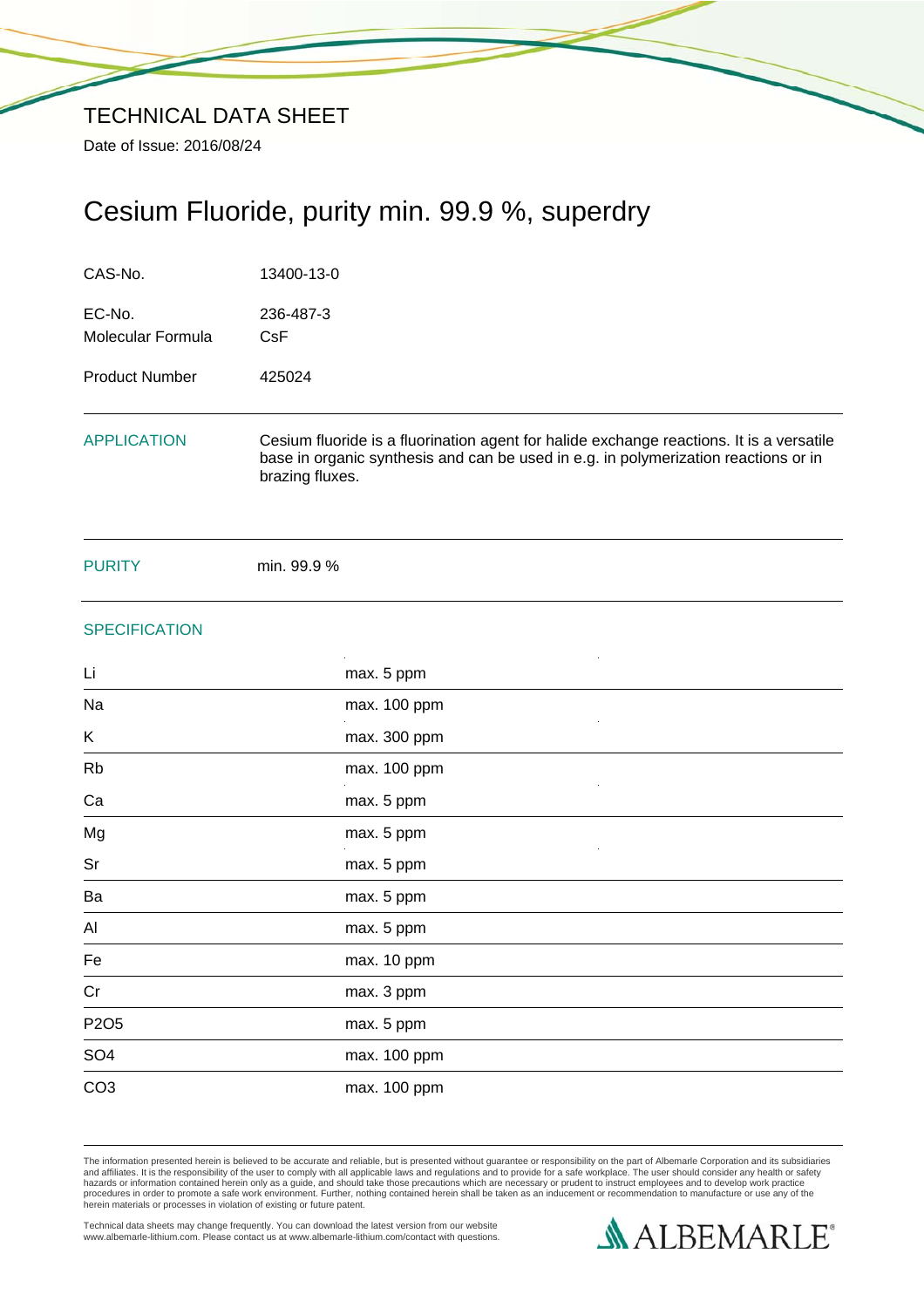| <b>CI</b>          | max. 100 ppm |
|--------------------|--------------|
| H2O (Karl Fischer) | max. 0.03 %  |
| free acid as HF    | max. $0.1\%$ |

Deliveries are accompanied by a lot specific certificate of analysis. If any of these values is critical to your application, please let us know.

# PHYSICAL PROPERTIES

| Appearance                     | crystalline powder                                  |
|--------------------------------|-----------------------------------------------------|
| Color                          | white                                               |
| Melting point/ range           | 703 °C at 1,013 hPa Method: OECD Test Guideline 102 |
| Boiling point/boiling<br>range | 1,251 $^{\circ}$ C                                  |
| Density                        | ca. 4.64 g/cm3 at 20 °C                             |
| <b>Bulk density</b>            | 2,000 - 3,200 kg/m3                                 |
| Water solubility               | 5,730 g/L at 25 °C                                  |
| Molecular weight               | 151.90 g/mol                                        |
|                                |                                                     |

#### HANDLING & STORAGE

Handling Handling in moist air should be avoided. Safe handling requires the safety precautions typical for inorganic fluorides. Thus, eyes or skin should not be exposed to cesium fluoride, otherwise severe irritation may result. Ingestion must be avoided because of the toxicity of fluoride.

Storage Because of its hygroscopicity cesium fluoride should be stored in tightly closed containers.

The information presented herein is believed to be accurate and reliable, but is presented without guarantee or responsibility on the part of Albemarle Corporation and its subsidiaries<br>and affiliates. It is the responsibil hazards or information contained herein only as a guide, and should take those precautions which are necessary or prudent to instruct employees and to develop work practice<br>procedures in order to promote a safe work enviro

Technical data sheets may change frequently. You can download the latest version from our website www.albemarle-lithium.com. Please contact us at www.albemarle-lithium.com/contact with questions.